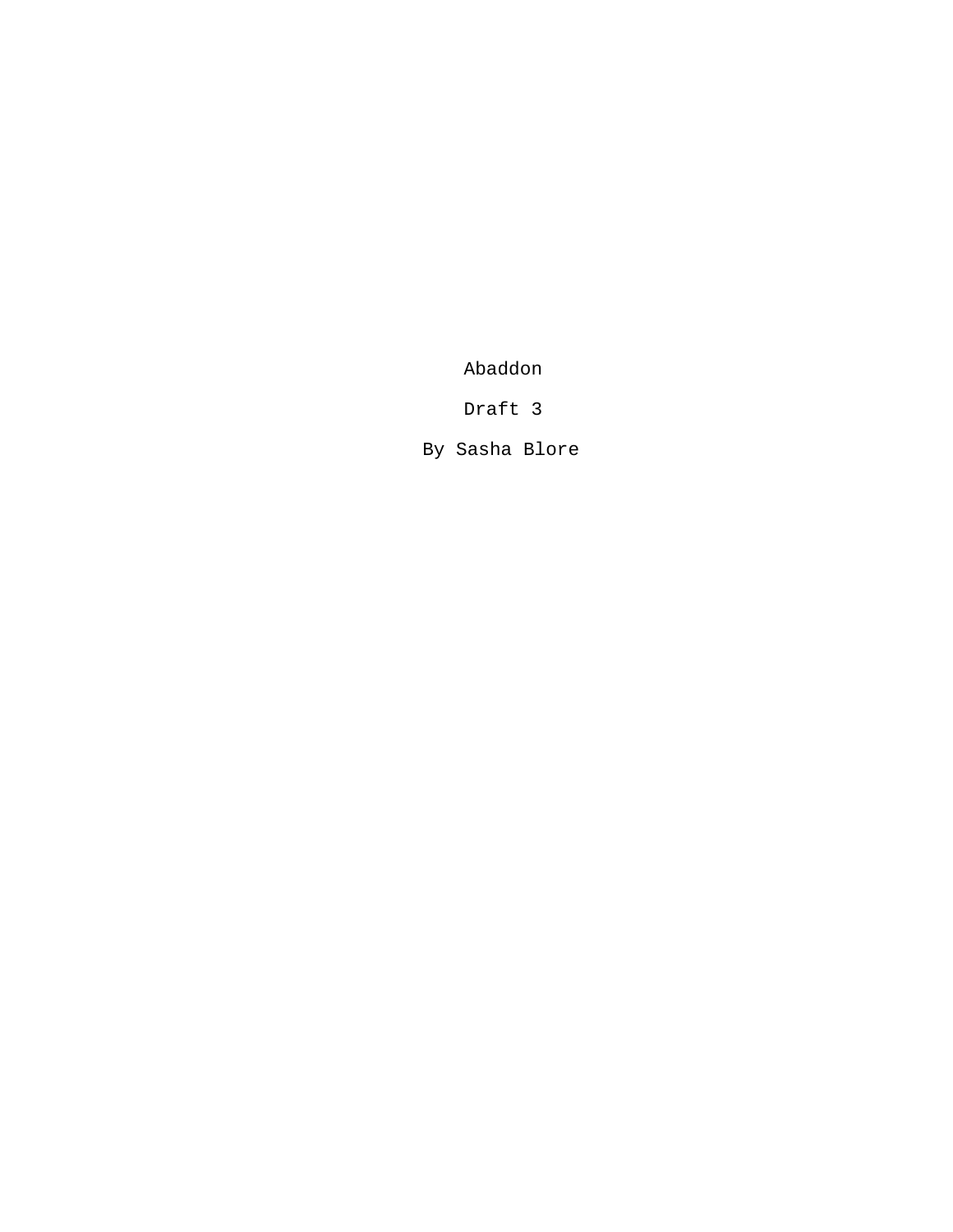### 1 EXT. FOREST DAY

Two women sit in a wooden gondola, floating down a long stream in a thick forest. A hooded figure rows the boat. A dank colour palette of dark greens and greys. All three are haggard, they've clearly been there for a long while.

KORE (20s), well- spoken; dressed in simple warm fashion, her hoodie and stylish black jeans are shredded. A cross on her necklace. She carries a large rucksack on her back, clearly heavy.

HERA (40s),motherly and mature, wears a smart, long coat with jeans, a plain top and thin cardigan, all ruined by dirt and leaves. She also carries a heavy backpack.

CHARON (20s), the figure is your average tech geek. thick glasses, hoodie and sweatpants. He is much cleaner than the others but still haggard.

### **KORE:**

Excuse me, sir.

The man doesn't respond in any way.

## **HERA:**

Oi, you there!

Again, nothing. Kore turns to Hera.

### **KORE:**

surely we must be close now?

# **HERA:**

We'll be there soon, don't worry. How's your back?

**KORE:**

Sore.

#### **HERA:**

Mine too, kiddo. Mine too.

They turn away from one another again and stare out into the forest.

# 2 INT. RESTAURANT NIGHT

FLASHBACK.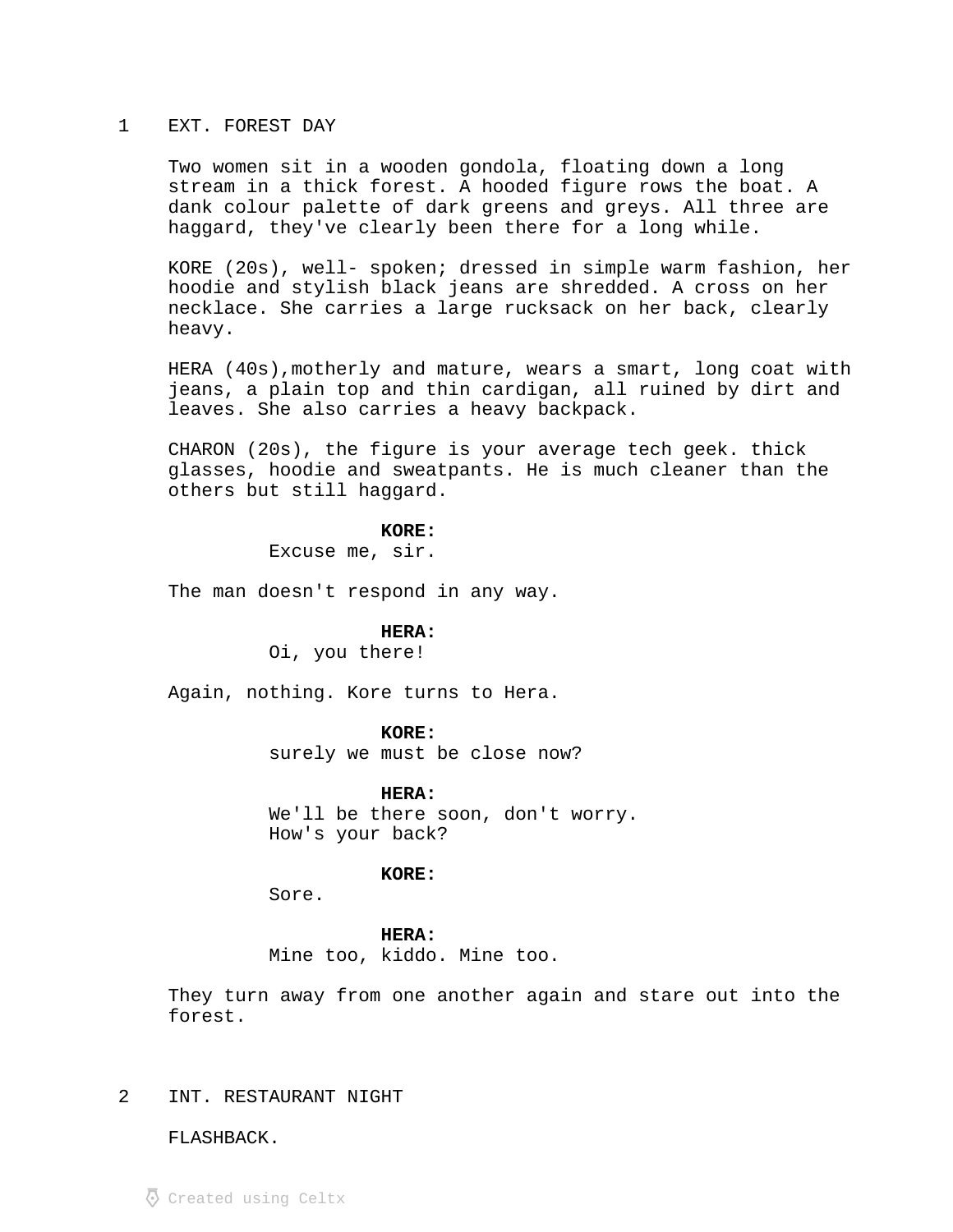# 3 EXT. FOREST DAY

about.

Hera spots a bridge ahead, crossing the stream and beyond that, a bountiful pear orchard. Bright and colourful, the mist dissipated, A suggestion of hope.

# **HERA:**

Look!

Kore turns and her face lights up.

# **KORE:**

Stop! Stop the boat!

Charon ceases rowing and they come to a stop just before the bridge. The two women leap into action and flee into the orchard.

# 4 INT. COLLEGE CLASSROOM DAY

FLASHBACK.

A classroom full of students, Hera enters and sits down next to a tall man, ZEKE.

### **ZEKE:**

Hey, you!

Zeke smiles as she sits and she reciprocates.

# 5 EXT. PEAR ORCHARD DAY

In the middle of the orchard lies a pristine lake. The malnourished duo dive straight in, not even thinking to remove their clothes. As soon as they try to drink the water however, it turns to brown sludge in their hands.

# **HERA:**

N-No! What the hell is this!?

Kore bends to the surface, trying to drink the water that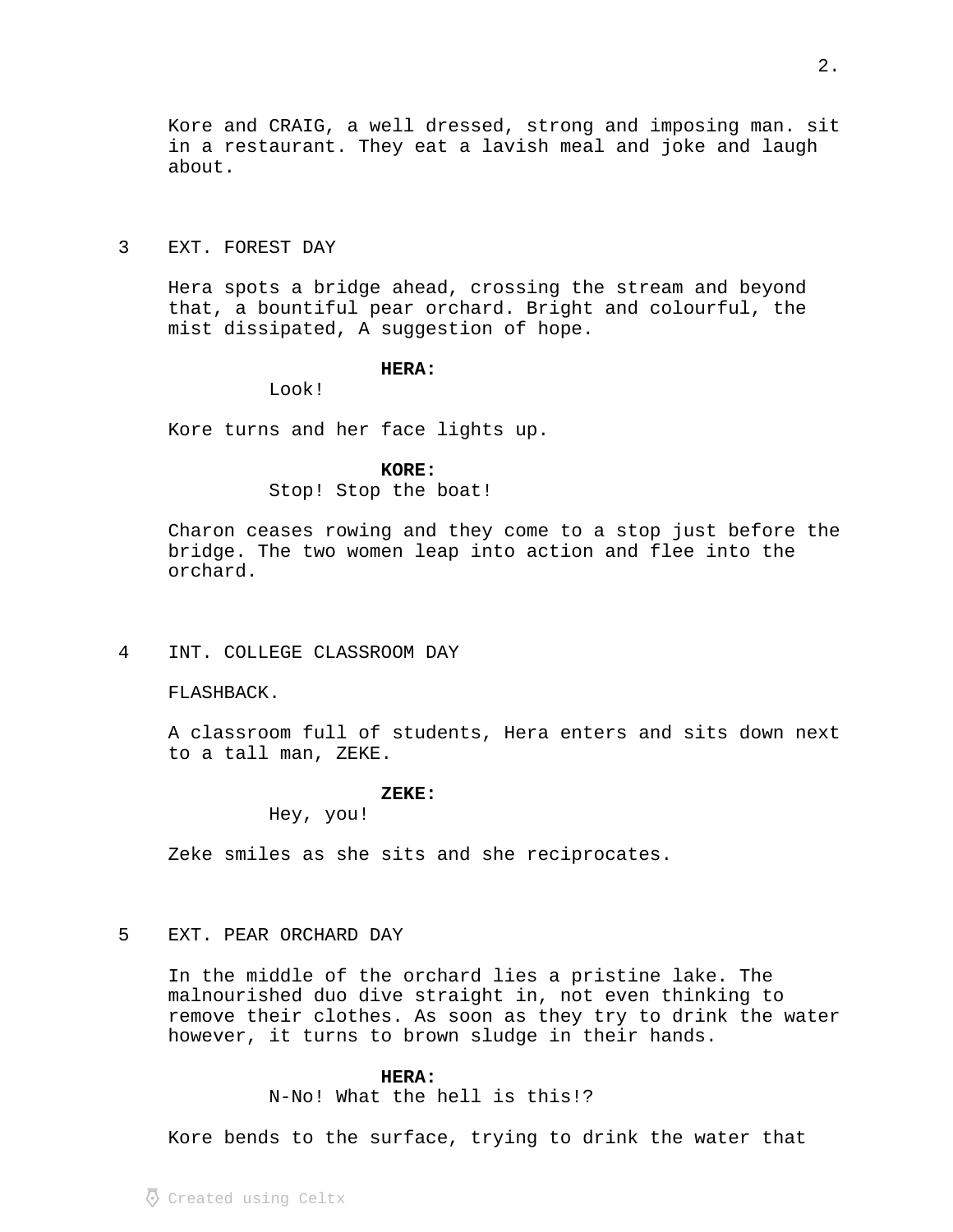way. The water recedes before her.Their desperation returns and tears stream down Hera's face. They grasp tirelessly at the water.

#### **KORE:**

What about the pears?

Hera scrambles from the lake and reaches for the lavish fruits. No matter how hard she tries, the plump, juicy pears are tantalisingly just out of reach.

# **KORE:**

Let me try.

Hera boosts Kore up to the branches of the tree but still, the pears cannot be taken. They're devastated. All hope lost, they collapse at the trunk of the tree.

6 INT. CHURCH DAY

FLASHBACK.

Kore kneels at the alter of a church alone, praying inaudibly. A few tears run down her cheeks.

7 EXT. PEAR ORCHARD DAY

#### **HERA:**

Well, shit.

# **KORE:**

language.

#### **HERA:**

Sorry. I'm so hungry! I just want food and water!

Hera begins to cry and Kore isnt sure what to do with her. She becomes awkward and backs off, keeping her own devastation to herself.

8 INT. CHAPEL DAY

FLASHBACK.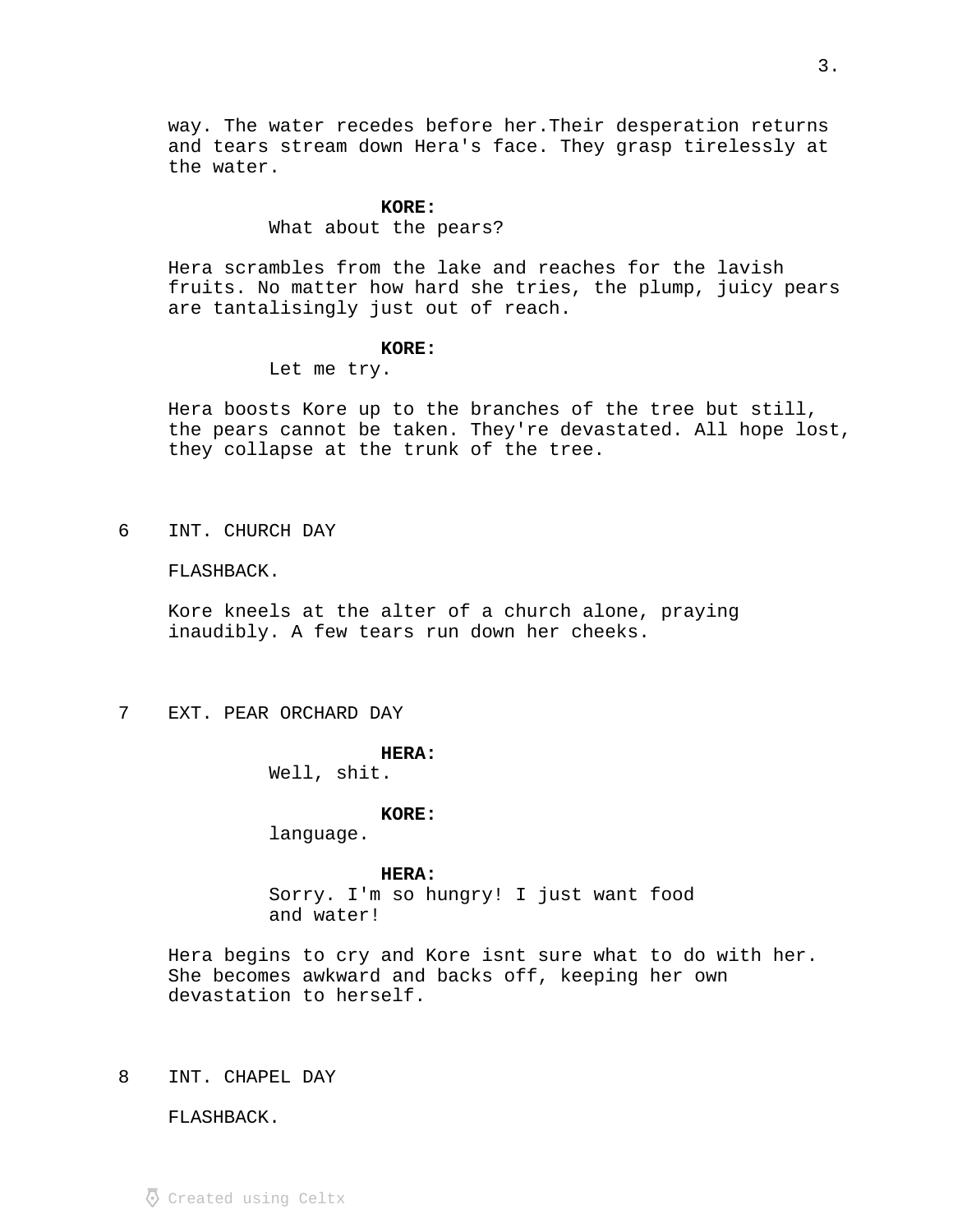Hera walks down the aisle in a gorgeous wedding dress. She seems nervous, more than just wedding nerves.

# 9 EXT. PEAR ORCHARD DAY

Eventually, Hera turns her head to a sign on a tree and breaks the silence again.

# **HERA:**

# Are ya a good person?

Hera gestures to the sign, drawing Kore's attention to it.

# **KORE:**

It's only a sign.

# **HERA:**

Yeah, but are you though?

# 10 EXT. BACK ALLEY NIGHT

## FLASHBACK.

The same man from the restaurant, escorts Kore through a back alley. Although modestly dressed, Kore is clearly dressed for a date.

> KORE: And that's when I knew I had to follow the Lord's path.

Craig is clearly not listening to what she's saying and is instead peering at her exposed cleavage.

### 11 EXT. FOREST DAY

The two get back onto the boat, Charon is now looking slightly less human than before.

# **HERA:**

Are you still not talkin'?

Charon ignores her again.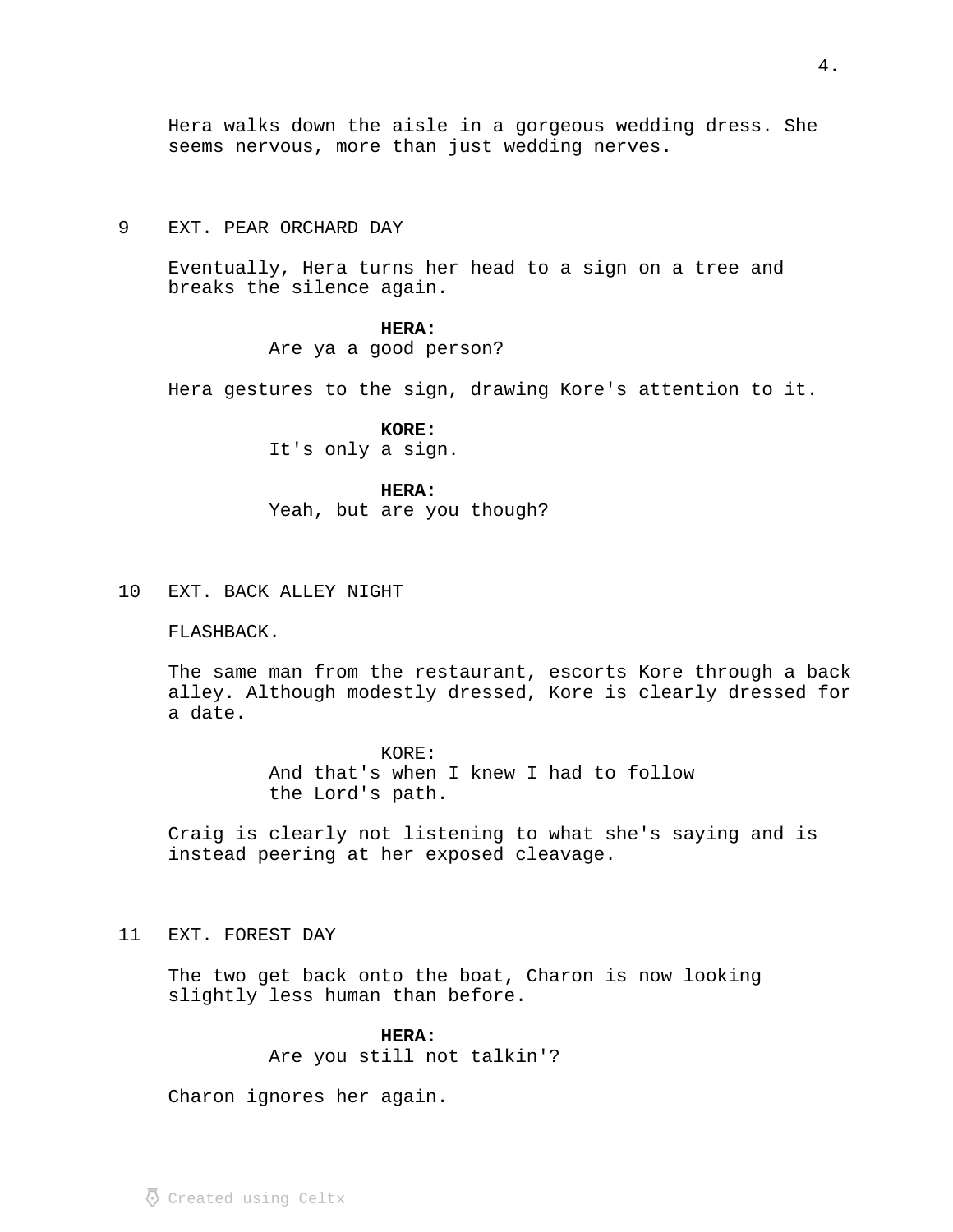# **KORE:**

Leave the poor man alone.

**HERA:**

Oh come on, he's not spoken a word since we started and he din't rush over for food and water, he must be hungry by now.

Hera nudges Charon and he jolts. He stops rowing and turns slowly. His eyes jet black. The two gasp in shock and Charon returns to rowing. Kore grabs at the cross around her neck, as if warding off evil.

**KORE:**

What on God's earth!?

12 INT. HOUSE NIGHT

# FLASHBACK.

Hera is dressed up, ready for a night out, putting lipstick on in a mirror. Zeke appears.

#### **ZEKE:**

Where do you think you're going dressed like that?

#### **HERA:**

I'm going to the cinema with 'me friends.

#### **ZEKE:**

You are not!

**HERA:**

What you on about? Move.

Hera thinks Zeke is joking and tries to push past him, towards the door. He shoves her against the wall and slaps her. Hard. She falls to the ground.

# 13 EXT. FOREST DAY

Hera's jaw gapes and Charon uses the oar, slamming it down on the boat. it tips and they fall from the boat into the water below.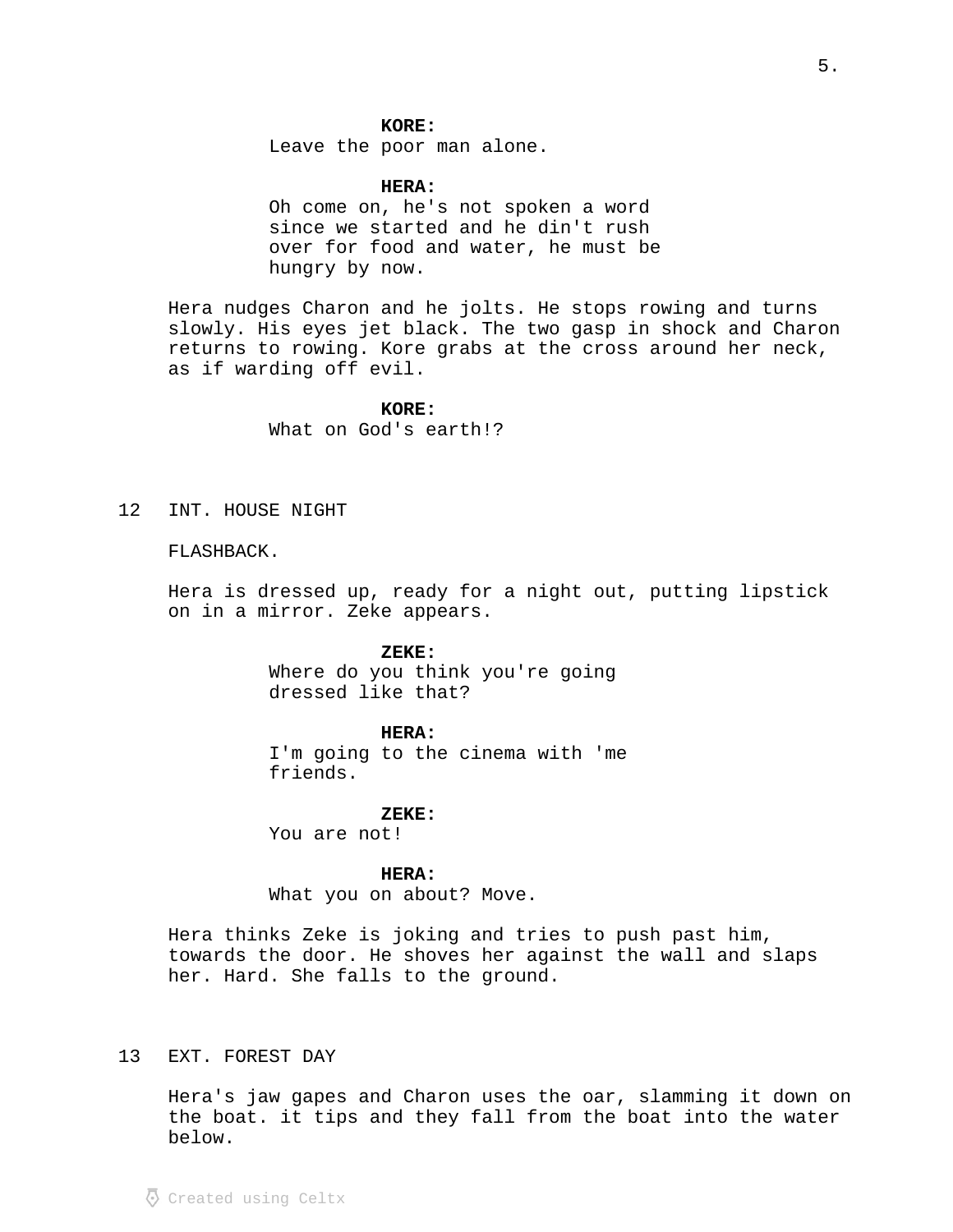### 14 EXT. LIMBO NIGHT

They hover, falling through darkness in a surreal fashion. Screaming.Hera panics, coughing and spluttering as if she were drowning. The faint outline of a noose around Kore's neck, barely visible.

### 15 EXT. BONE FIELD NIGHT

The two land in a dark room. Skulls and bones litter the floor. Kore gets herself up from the ground and panics, screaming at the top of her lungs.

# 16 EXT. BACK ALLEY NIGHT

# FLASHBACK.

Suddenly Kore is on the wet floor, her head forced to the floor by Craig.

## **KORE:**

Craig, No! Please!

He rapes her and leaves her for dead.

# **KORE:**

(Crying, quietly) I'm impure...

17 EXT. BONE FIELD NIGHT

Hera turns to discover that all around them, for miles on end is a sea of children's bones.

Kore breaks down, sobbing, screaming. She collapses to the floor in a heap.

with each sob of Kore's, Hera feels pain of her own.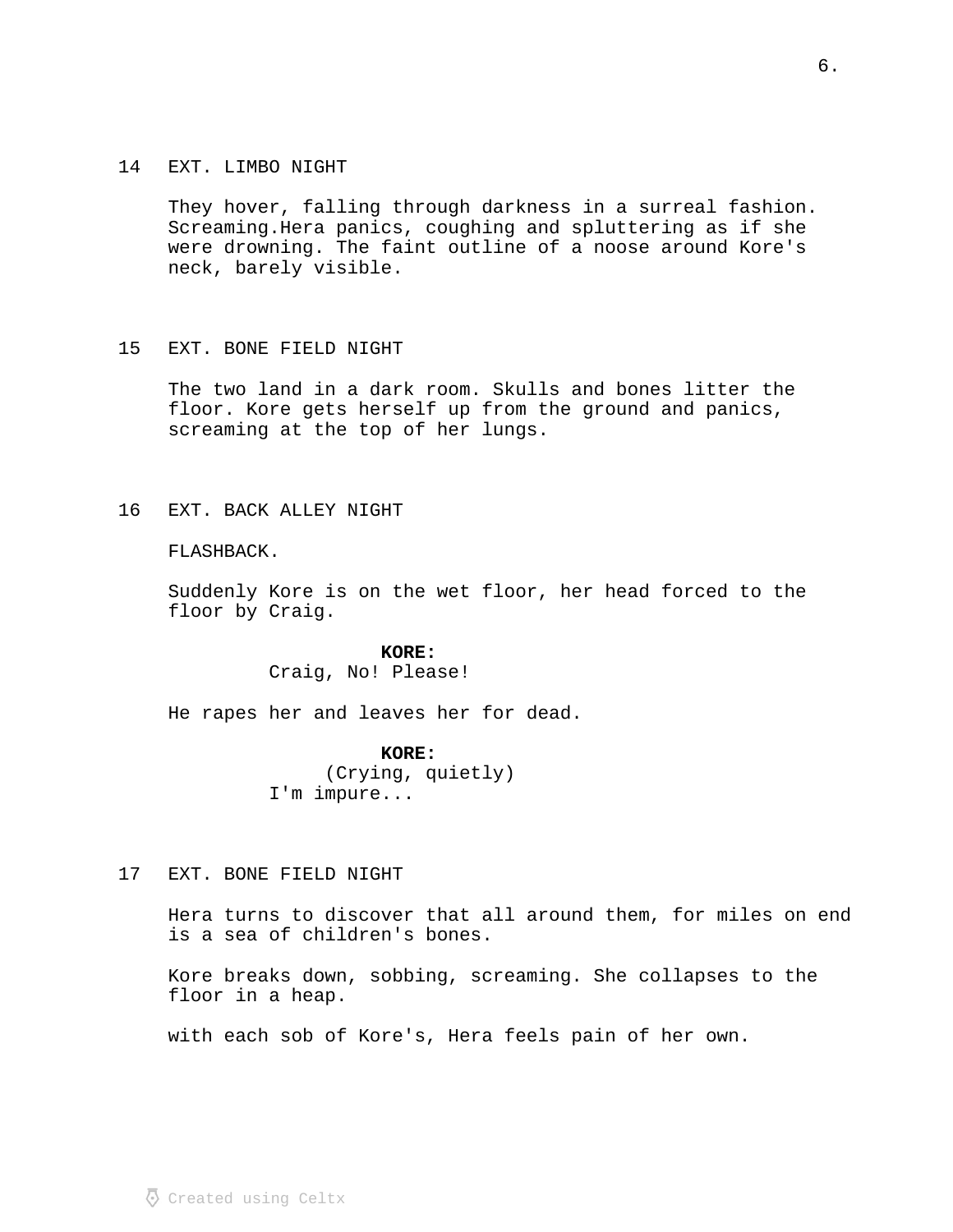### 18 INT. HOUSE NIGHT

Flashes of Hera being punched by Zeke at home are interspersed with scene 17.

# 19 EXT. BONE FIELD DAY

Kore remains in a heap on the floor, wailing, just as she had in the clinic. Hera wipes tears from her own face and rubs Kore's back, helping her up.

#### **HERA:**

Let's get the fuck out of here.

Hera carries Kore away from the bones until they see Charon, now more reaper-esque, on his boat once again. They're no longer in a forest, but a deep canyon. They step on.

20 INT. BATHROOM DAY

FLSHBACK.

Kore sits on the toilet, jiggling her leg anxiously. Bruises cover her skin.

She picks up a pregnancy test, its positive. Kore cries, muffling her sobs with her sleeve.

She drops to her knees and prays.

KORE: Lord, please forgive me but I cannot birth this child.

# 21 INT. ABORTION CLINIC DAY

FLASHBACK.

Kore takes a tablet and then, her hands covered in blood, she screams, wailing and crying.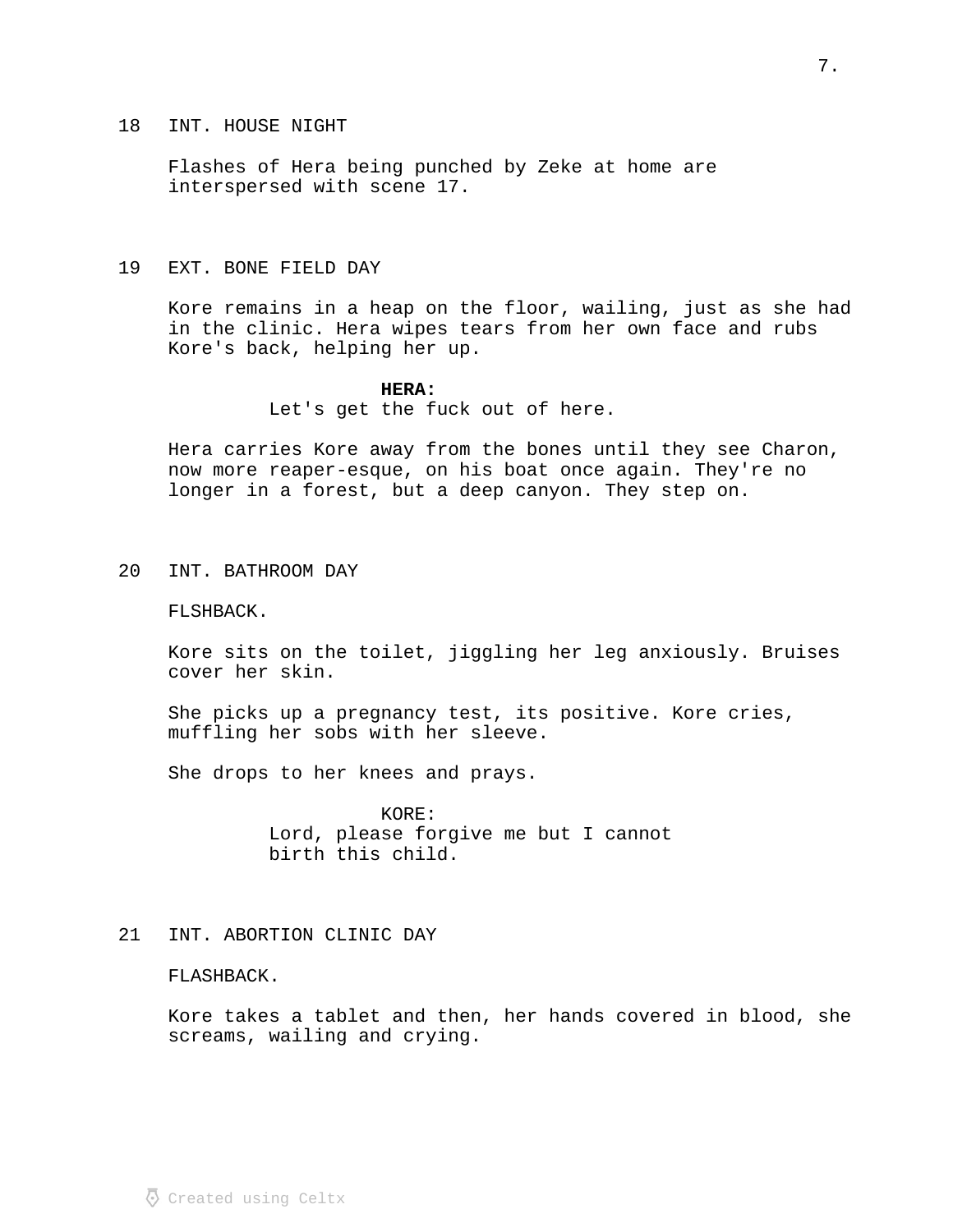### 22 EXT. CANYON NIGHT

Kore, still a mess cries silently beside Hera on the boat. Hera has a caring arm around her.

#### **HERA:**

That does NOT make you a bad person Kore.

# **KORE:**

Yeah it does! I'm a murderer, I killed an innocent child!

#### **HERA:**

No! You are not to blame here!

Hera peers away again into the black void below them.

23 INT. HERA'S BEDROOM DAY

# FLASHBACK.

Hera enters a nice, roomy apartment and puts shopping bags down on the couch before taking off her coat and heading towards the bedroom. Sexual moans come from the door and she freezes.

# 24 EXT. ABYSS NIGHT

The canyon has come to a close and they're now in more of an abyss, statues of contorted women's bodies, curvy and perfect, line the river.

# 25 INT. HERA'S BEDROOM DAY

FLASHBACK.

A flash of lips on skin and a sexual moan.

# 26 EXT. ABYSS NIGHT

Hera turns to Kore and holds her head, turning it towards her.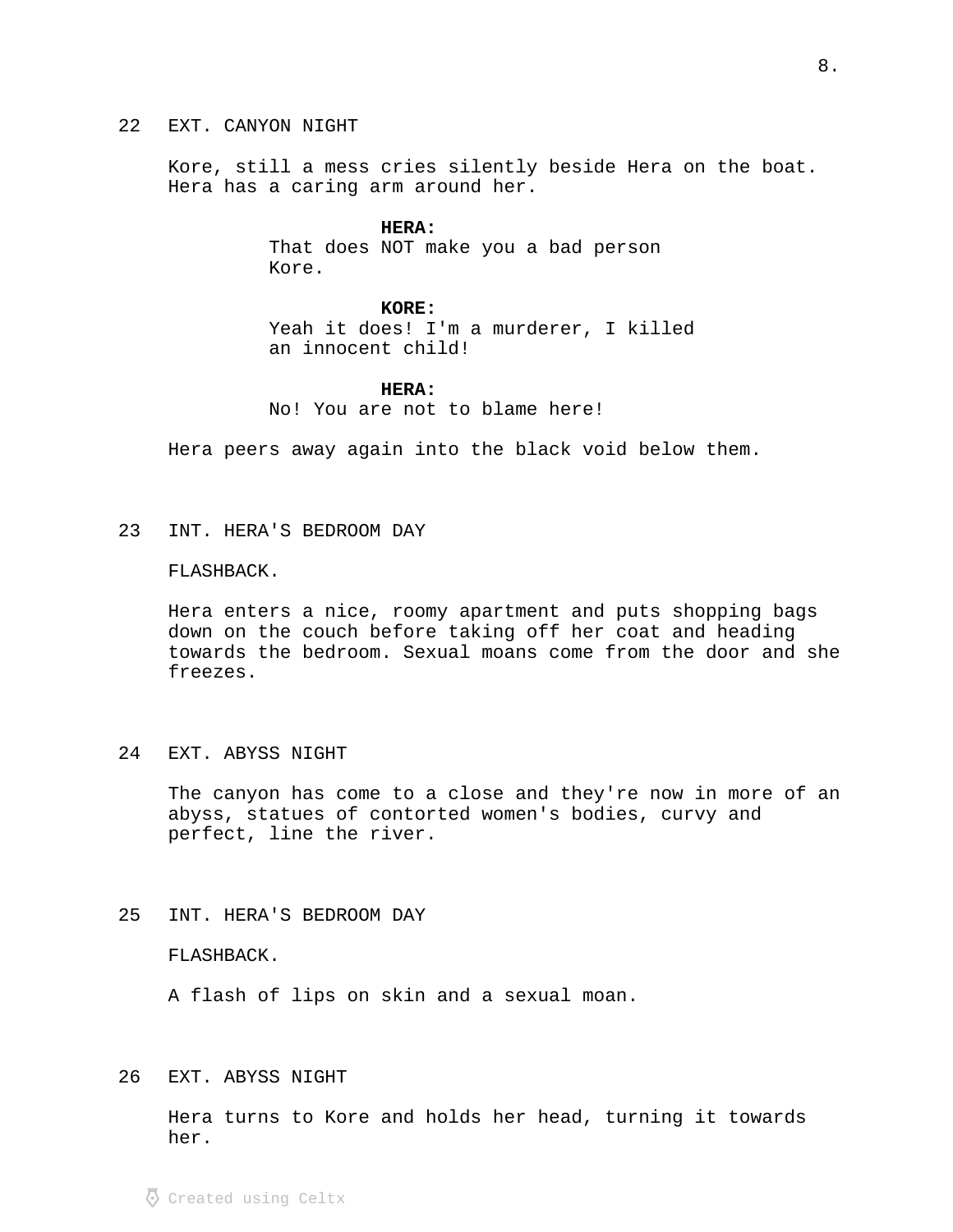# **HERA:**

You are nothing compared to the monster that I am.

# 27 INT. HERA'S BEDROOM DAY

FLASHBACK.

Her hand reaches the doorknob and she turns, bursting into the room. Zeke is having sex with two beautiful YOUNG WOMEN (20s). He sees his wife and jumps up, panicked. It's too late, Hera is enraged. Flashes of lips and exposed skin again.

#### **ZEKE:**

Hera, honey. Listen...

### **HERA:**

Shut up! Shut the fuck up, you stupid, cheating cunt!

Hera roars and charges towards Zeke in an animal-like fashion, she's feral. She's snapped. She beats her hands on Zeke's bare chest with all of her might, cursing and screaming. Her strength and adrenaline pushes Zeke further and further back until.

28 EXT. ABYSS NIGHT

SMASH!

#### **HERA:**

### I killed him.

Tears of anger flow down her cheeks.

In the distance, the sound of phone notifications and news reports rises.

### **NEWS REPORTER:**

( ) **V.O**  Hera Challen of Luton was today found guilty of murder in court after pushing her abusive husband from a 15th storey window...

The report continues indistinctly as we change to Kore,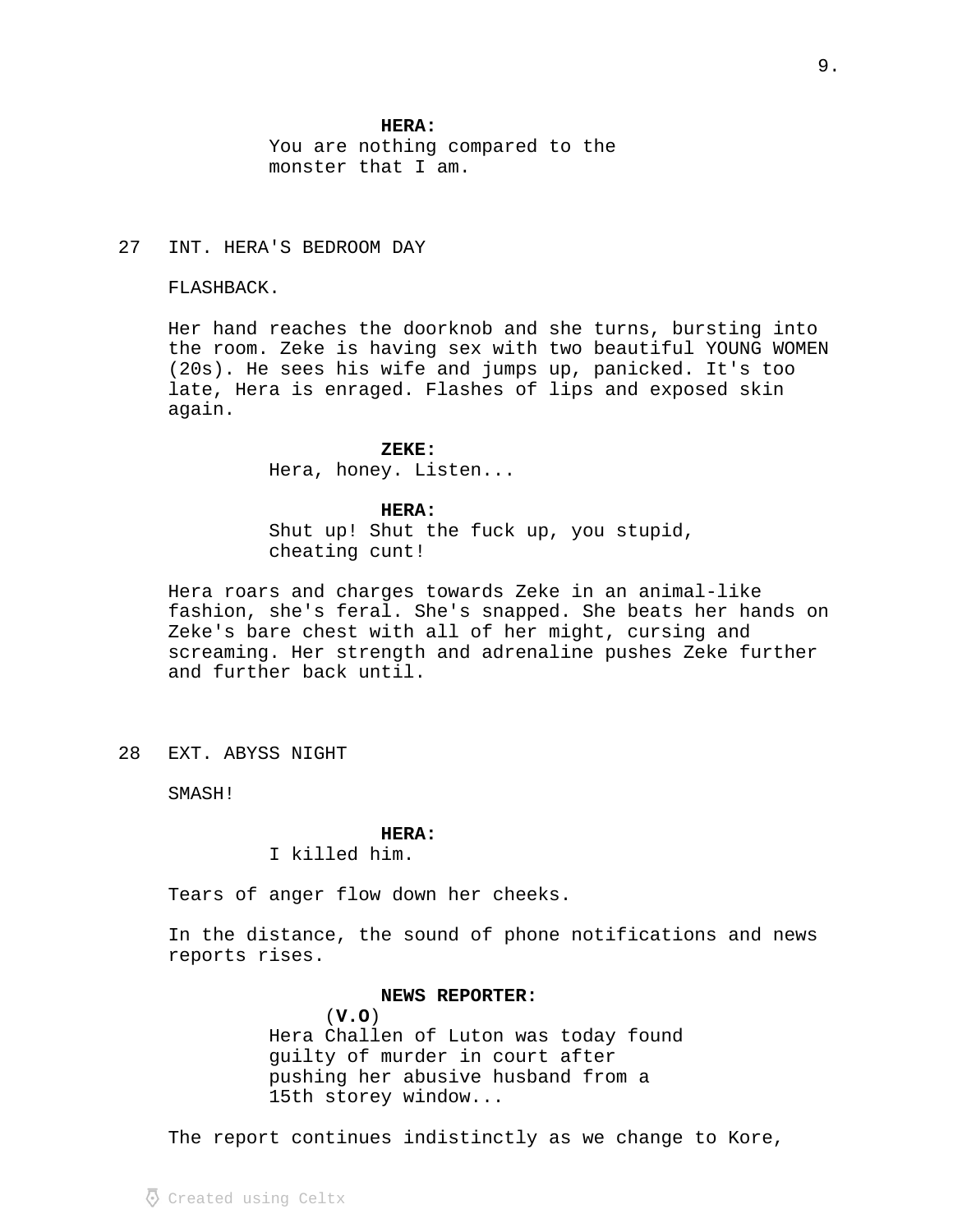Comments of hatred from her friends and family build up and build up.

### **KORE'S MOTHER:**

A life is a life, you fool! You're going straight to hell for this!

As the voices rise and become more and more aggressive, Charon raises his oar once again, he screeches and wings explode from his back, a long cloak flying back, revealing a distorted monster. The two scream as he reaches ouyt a bony hand.

#### **KORE:**

What do you want from us!?

In her fear, Hera throws her arms around Kore and feels something in her pocket. She removes it and sees an old golden coin. The duo look and one another aghast and Hera checks her own pockets. She too has a coin. They hand the coins over to Charon and he screeches again,disappearing. The two drop back into limbo.

# 29 EXT. LIMBO NIGHT

Hera splutters again, drowning before she stops moving, he hair moving as if underwater.

Kore's fall is suddenly interrupted by a noose, tight around her neck. She claws at it to no avail and eventually passes out too.

# 30 EXT. PIKE HILL NIGHT

When Kore and Hera open their eyes, they find themselves at the top of a hill, a pike sits in the middle of the opening. They trudge over to it, finally setting their heavy bags down on the ground. The bags tip over with the weight and from them spill huge boulders and rocks. The two don't notice.

They've made it. They slump to the bottom of the pike, the colours now more vibrant than ever, the mist gone.

# **KORE:**

we're out!

The ground begins to rumble, the two huddle, afraid.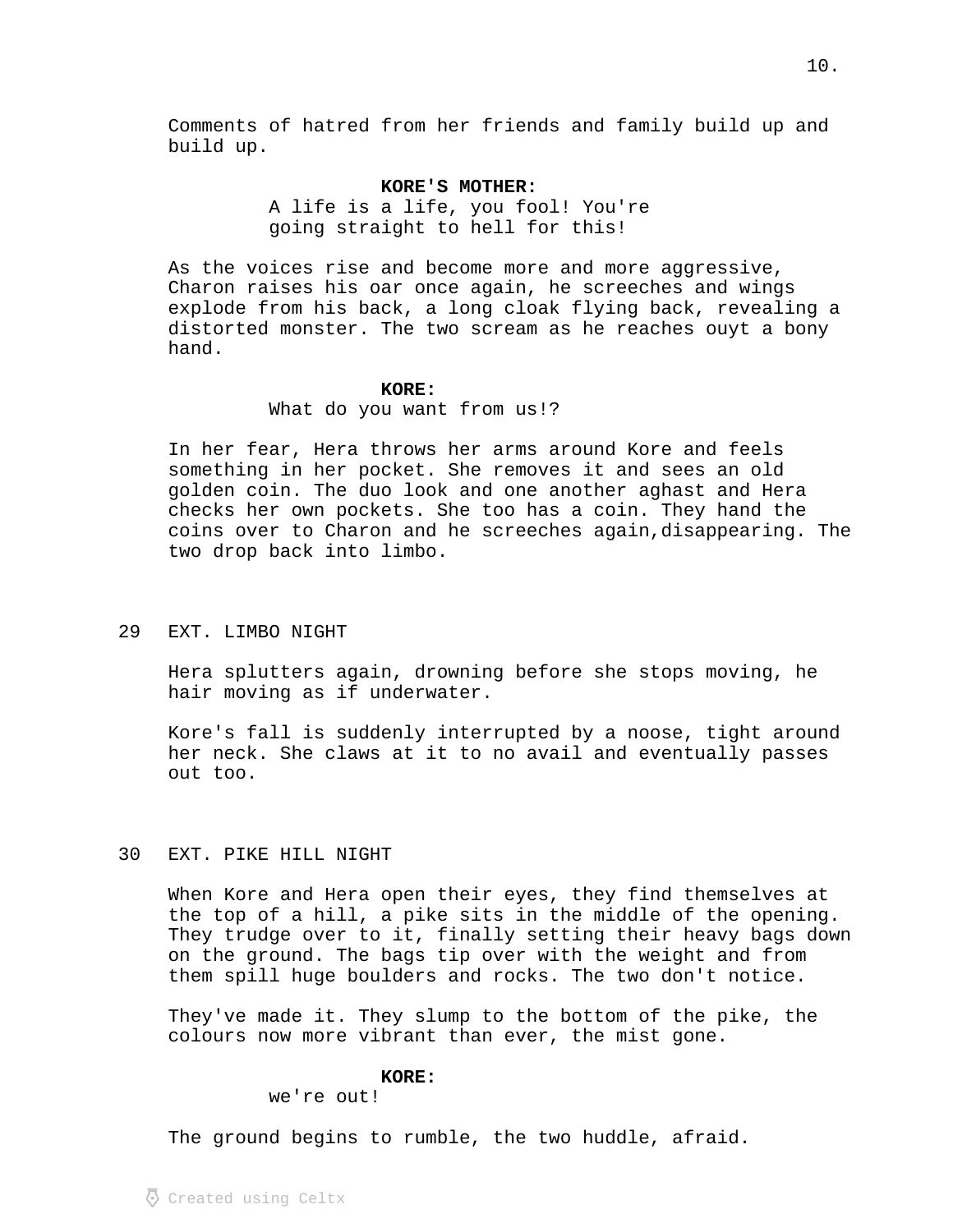#### **HERA:**

What the hell is that!?

The ground splits right in two, heat distortion and flames rising from it, the embers landing on the grass, turning to ash.

A man, HADES, steps from the chasm.

Hades laughs, a deep and sonorous laugh.

# **HADES:**

Well?

# **HERA:**

Well, what?

# **HADES:**

Are you good people?

The sounds of all of the bad things people have said about them, both to their faces and behind their backs build up and build up all around them. The voices of their demons, of Craig and Zeke. They build and build until it's too much. Hera bursts out and screams.

#### **HERA:**

There's no such thing as a truly good person!!

Hades shakes his head.

# **HADES:**

Very well.

He turns to Kore.

# **HADES:**

And you.

Kore is hesitant to answer but steps forward slowly.

# KORE:

No-one is perfect and everyone makes mistakes. That abortion may have been wrong to many people but for me, it was the right choice. I couldn't look after a baby, it would have had an awful life or grown up in care. I believe I am a good person... overall... I guess.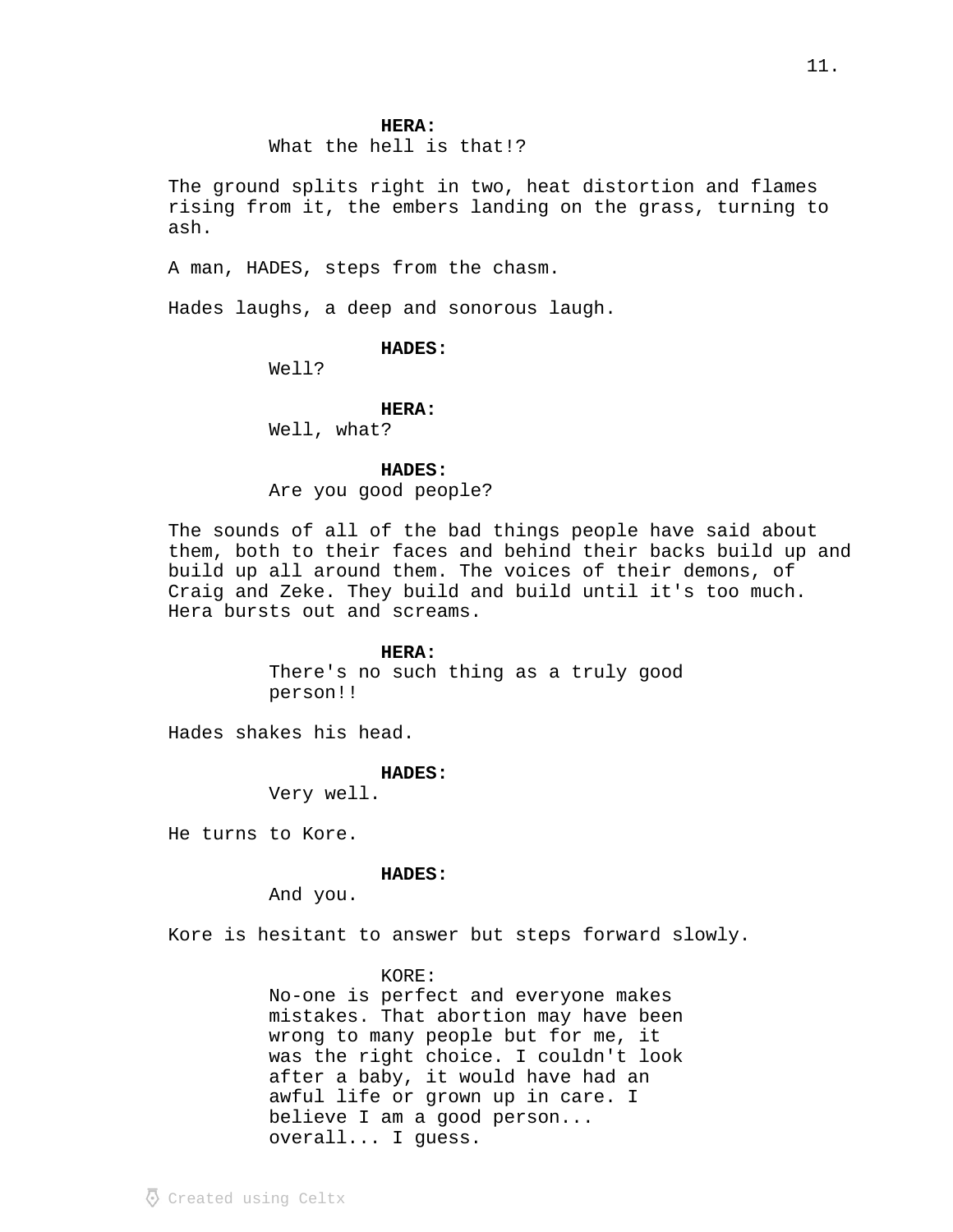Hades smiles, a demonic type of smile and reaches his hand out to Kore, she takes it willingly. Hades hands a pomegranate to Kore.

### **HADES:**

Eat, my child.

Kore eats messily, starved. They turn and head back to the chasm. With a slam of his staff, Hades conjures a pillar, he attaches Hera to tit with a snake and then turns, receding back to the underworld with Kore.

# **HADES:**

Careful, they bite.

# **HERA:**

Wait! Wait, you can't just leave me here!

The ground snaps shut again, Hades laughing and a vulture appears, squawking, creating an awful din before delving into the belly of Hera, devouring her liver. She screams, a bloodcurdling scream before passing out.

# 31 EXT. FOREST DAY

Hera sits in a wooden gondola without Kore, floating down the long stream in a thick forest. Charon, once again a tech geek, rowing the boat. A dank colour palette of dark greens and greys returned. Hera is even more haggard than before but clearly remembers nothing of her last trip. The rucksack back on her back.

#### **HERA:**

Oi, you there!

Charon doesn't respond

#### **HERA:**

Hey, where the hell am I?

Charon doesn't respond once more

# **HERA:**

Please!?

Hera's plea echoes through the trees.